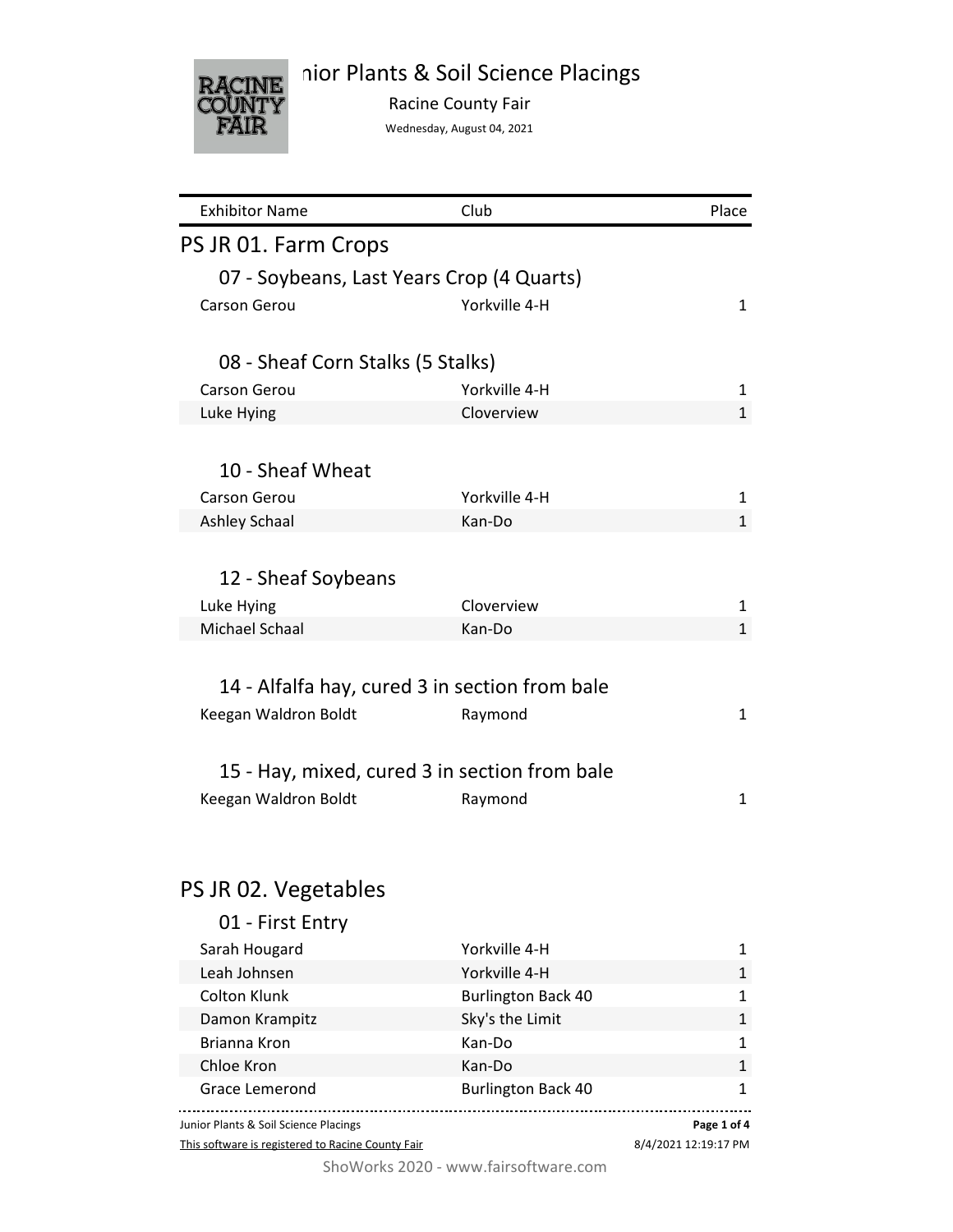| <b>Exhibitor Name</b> | Club | Place |
|-----------------------|------|-------|
|                       |      |       |

# PS JR 02. Vegetables

### 01 - First Entry

| Ashley Schaal         | Kan-Do     |                |
|-----------------------|------------|----------------|
| Michael Schaal        | Kan-Do     | $\mathbf{1}$   |
| Kaylei Schoof         | Cloverview | 1              |
| <b>Brody Stratton</b> | Kan-Do     | 1              |
| Jake Stratton         | Kan-Do     | $\mathbf{1}$   |
| Keegan Waldron Boldt  | Raymond    |                |
| Abby Waterworth       | Kan-Do     | $\mathbf{1}$   |
| <b>Brody Herbeck</b>  | Cloverview | $\mathfrak{p}$ |

#### 02 - Second Entry

| Sarah Hougard         | Yorkville 4-H             |                |
|-----------------------|---------------------------|----------------|
| Leah Johnsen          | Yorkville 4-H             | 1              |
| Damon Krampitz        | Sky's the Limit           | 1              |
| Brianna Kron          | Kan-Do                    | $\mathbf{1}$   |
| Chloe Kron            | Kan-Do                    | 1              |
| <b>Grace Lemerond</b> | <b>Burlington Back 40</b> | $\mathbf{1}$   |
| Kaylei Schoof         | Cloverview                | 1              |
| <b>Brody Stratton</b> | Kan-Do                    | $\mathbf{1}$   |
| Jake Stratton         | Kan-Do                    | 1              |
| Keegan Waldron Boldt  | Raymond                   | $\mathbf{1}$   |
| Abby Waterworth       | Kan-Do                    | 1              |
| <b>Brody Herbeck</b>  | Cloverview                | $\overline{2}$ |

## 03 - Third Entry

| <b>Brody Herbeck</b>  | Cloverview                |               |
|-----------------------|---------------------------|---------------|
| Leah Johnsen          | Yorkville 4-H             | $\mathbf{1}$  |
| Damon Krampitz        | Sky's the Limit           | $\mathbf{1}$  |
| Chloe Kron            | Kan-Do                    | $\mathbf{1}$  |
| Kaylei Schoof         | Cloverview                | $\mathbf{1}$  |
| <b>Brody Stratton</b> | Kan-Do                    | $\mathbf{1}$  |
| Jake Stratton         | Kan-Do                    | $\mathbf{1}$  |
| Keegan Waldron Boldt  | Raymond                   | $\mathbf{1}$  |
| Abby Waterworth       | Kan-Do                    | $\mathbf{1}$  |
| Grace Lemerond        | <b>Burlington Back 40</b> | $\mathcal{L}$ |

### 04 - Fourth Entry

| Brody Herbeck                                     | Cloverview |                      |
|---------------------------------------------------|------------|----------------------|
| Kaylei Schoof                                     | Cloverview |                      |
| <b>Brody Stratton</b>                             | Kan-Do     |                      |
| Junior Plants & Soil Science Placings             |            | Page 2 of 4          |
| This software is registered to Racine County Fair |            | 8/4/2021 12:19:17 PM |

ShoWorks 2020 - www.fairsoftware.com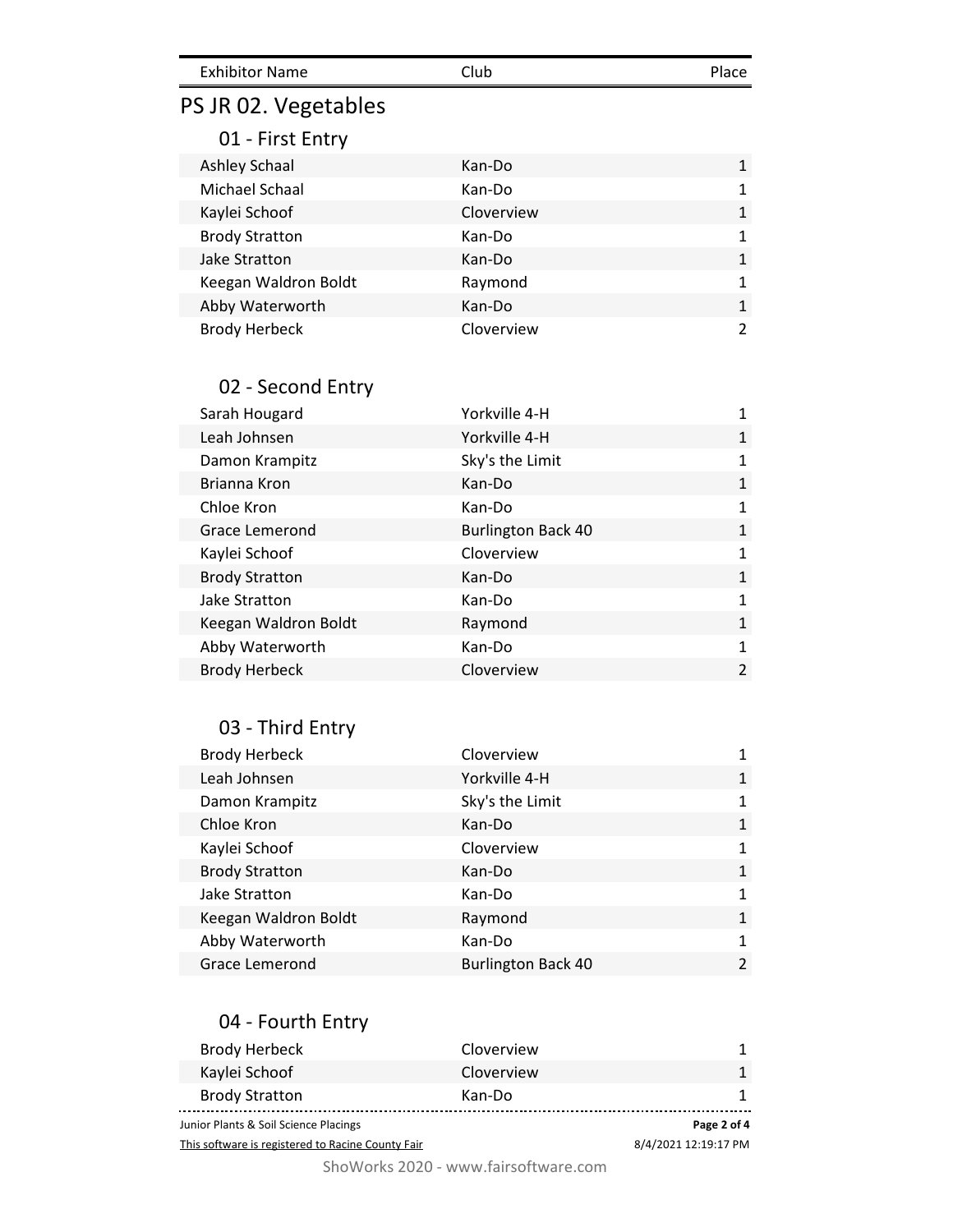| <b>Exhibitor Name</b>                             | Club                      | Place                |
|---------------------------------------------------|---------------------------|----------------------|
| PS JR 02. Vegetables                              |                           |                      |
| 04 - Fourth Entry                                 |                           |                      |
| <b>Jake Stratton</b>                              | Kan-Do                    | 1                    |
| Abby Waterworth                                   | Kan-Do                    | 1                    |
| Damon Krampitz                                    | Sky's the Limit           | $\overline{2}$       |
| <b>Grace Lemerond</b>                             | <b>Burlington Back 40</b> | 2                    |
| Keegan Waldron Boldt                              | Raymond                   | $\overline{2}$       |
| 05 - Fifth Entry                                  |                           |                      |
| Damon Krampitz                                    | Sky's the Limit           | 1                    |
| <b>Brody Stratton</b>                             | Kan-Do                    | $\mathbf 1$          |
| <b>Jake Stratton</b>                              | Kan-Do                    | 1                    |
| Keegan Waldron Boldt                              | Raymond                   | 1                    |
| Abby Waterworth                                   | Kan-Do                    | 1                    |
| 06 - Sixth Entry                                  |                           |                      |
| Damon Krampitz                                    | Sky's the Limit           | 1                    |
| <b>Brody Stratton</b>                             | Kan-Do                    | 1                    |
| <b>Jake Stratton</b>                              | Kan-Do                    | 1                    |
| Abby Waterworth                                   | Kan-Do                    | $\mathbf{1}$         |
| 07 - Seventh Entry                                |                           |                      |
| Damon Krampitz                                    | Sky's the Limit           | 1                    |
| <b>Brody Stratton</b>                             | Kan-Do                    | $\mathbf{1}$         |
| <b>Jake Stratton</b>                              | Kan-Do                    | 1                    |
| Abby Waterworth                                   | Kan-Do                    | 1                    |
|                                                   |                           |                      |
| PS JR 03. Herbs                                   |                           |                      |
| 01 - Collection of 3 herbs, potted, labeled       |                           |                      |
| Leah Johnsen                                      | Yorkville 4-H             | 1                    |
| 02 - Collection of 3 bunches, dried               |                           |                      |
| Damon Krampitz                                    | Sky's the Limit           | 1                    |
| <b>Grace Lemerond</b>                             | <b>Burlington Back 40</b> | 1                    |
| 03 - Collectionof 3 bunches, fresh cut            |                           |                      |
| Brianna Kron                                      | Kan-Do                    | 1                    |
| Junior Plants & Soil Science Placings             |                           | Page 3 of 4          |
| This software is registered to Racine County Fair |                           | 8/4/2021 12:19:17 PM |

ShoWorks 2020 - www.fairsoftware.com